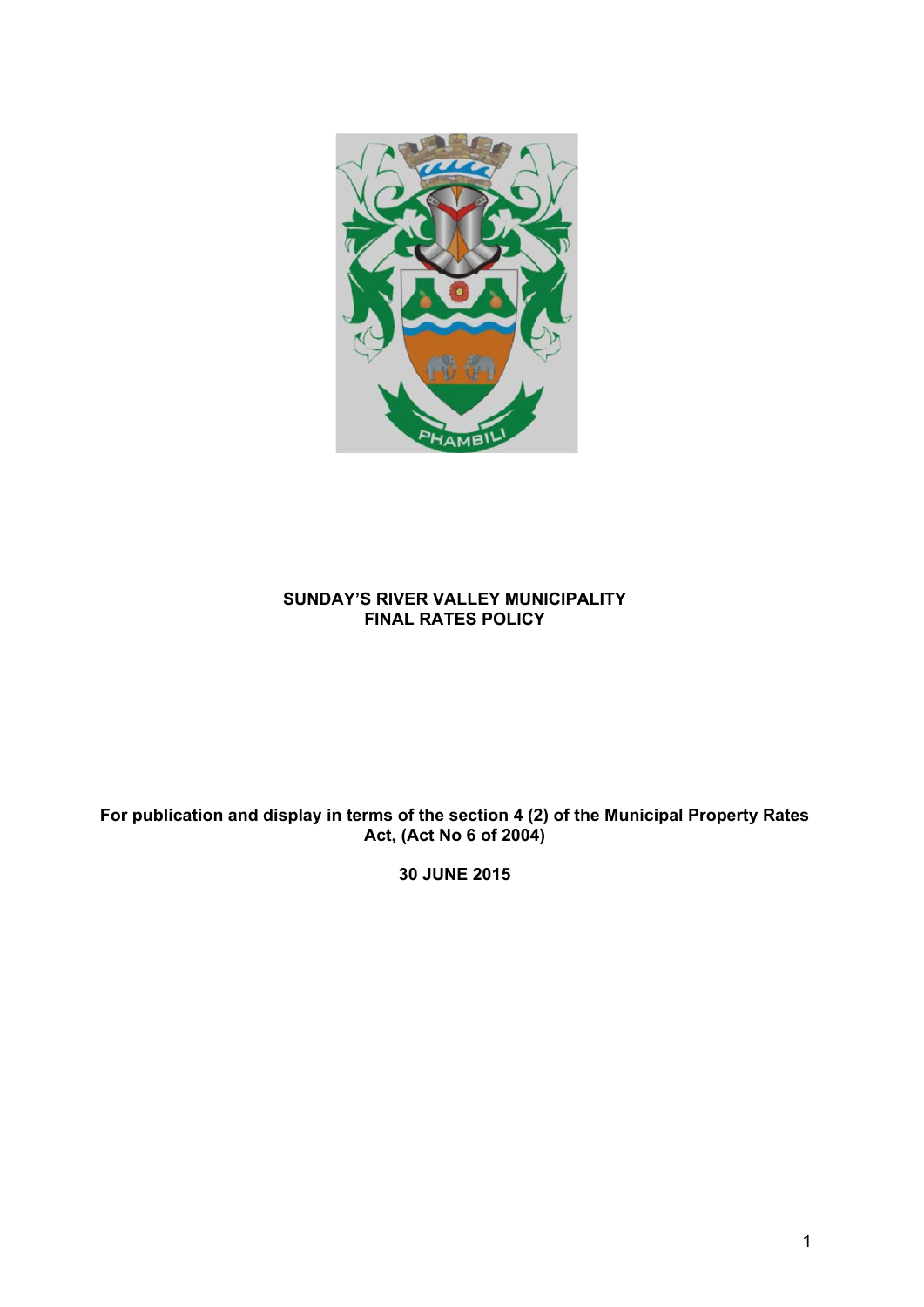# **TABLE OF CONTENTS:**

| 2.               |                                                                        |
|------------------|------------------------------------------------------------------------|
| 3.               |                                                                        |
| 4.               |                                                                        |
| 5.               |                                                                        |
| 6.               |                                                                        |
| $\overline{7}$ . | LEGISLATIVE EXCLUSIONS IN TERMS OF SECTION 17 OF THE MPRA (I.E.        |
| 8.               | RECOMMENDATIONS WITH REGARD TO PROPERTY CATEGORIES 12                  |
| 9.               |                                                                        |
|                  |                                                                        |
|                  |                                                                        |
|                  | 12. COMPULSORY PHASING IN OF RATES IN RESPECT OF NEWLY RATABLE         |
|                  | 13. RECOMMENDED RELIEF FROM RATES FOR 2015/16, TO BE DEALTH WITH ON AN |
|                  | 14. PROCEDURES FOR GRANTING EXEMPTIONS, REBATES & REDUCTIONS 15        |
|                  |                                                                        |
|                  |                                                                        |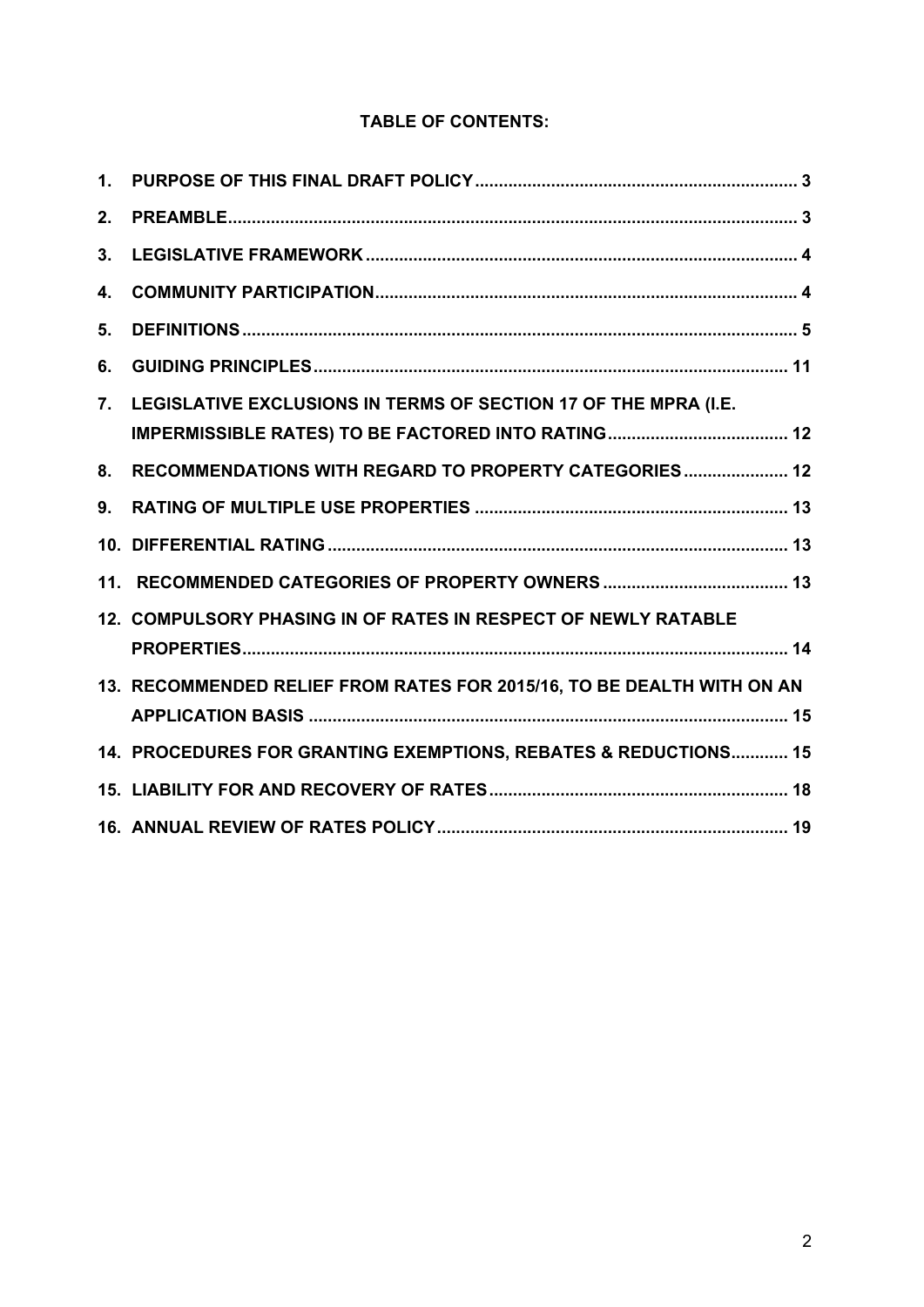### **1. PURPOSE OF THIS FINAL DRAFT POLICY**

The purpose of this Final Draft Policy is to comply with the determinations of section 4 of the Municipal Property Rates Act, (Act No 6 of 2004), and to in this context allow members of the local community a period of 30 days to make comments and representations on the draft policy.

## **2. PREAMBLE**

The Municipal Property Rates Act, (Act No. 6 of 2004) hereafter referred to as the MPRA, requires municipalities to develop and adopt rates policies consistent with the Act on the levying of rates on ratable property in the municipality.

Municipalities need a reliable source of revenue to provide basic services and perform its functions. Income derived from property rates are the most important source of general revenue for the municipality.

Revenue from property rates is used to fund services that benefit the community as a whole as opposed to individual households. These include installing and maintaining streets, roads, sidewalks, lighting, and storm drainage facilities; and building and operating clinics, parks, recreational facilities and cemeteries. Revenue from property rates is also used to fund municipal administration, such as computer equipment and stationery, and costs of governance, such as council and community meetings, which facilitate community participation on issues of Integrated Development Plans (IDPs) and municipal budgets.

Municipal property rates are set, collected, and used locally. Revenue from property rates is spent within a municipality, where the citizens and voters have a voice in decisions on how the revenue is spent as part of the Integrated Development Plans (IDP's) and budget processes, which a municipality invites communities to input prior municipal council adoption of the budget.

The Constitution of the Republic of South Africa, (Act No 108 of 1996), entitles municipalities to impose rates on property in their areas, subject to regulation in terms of national legislation.

The Constitution enjoins local government to be developmental in nature, in addressing the service delivery priorities of our country and promoting the economic and financial viability of our municipalities and in general to meet its obligations in terms of section 152 of the Constitution of the Republic of South Africa, 1996.

Local Government requires access to a sufficient and buoyant source of revenue necessary to fulfill its developmental responsibilities.

Income derived from property rates is a critical source of revenue for municipalities to achieve their constitutional objectives, especially in areas that have been neglected in the past due to racially discriminatory, inadequate or inappropriate legislation and regulation.

It is essential that municipalities exercise their power to impose rates within a statutory framework that not only enhances certainty, uniformity and simplicity across the nation, but also takes into account historical imbalances and the rates burden on the poor.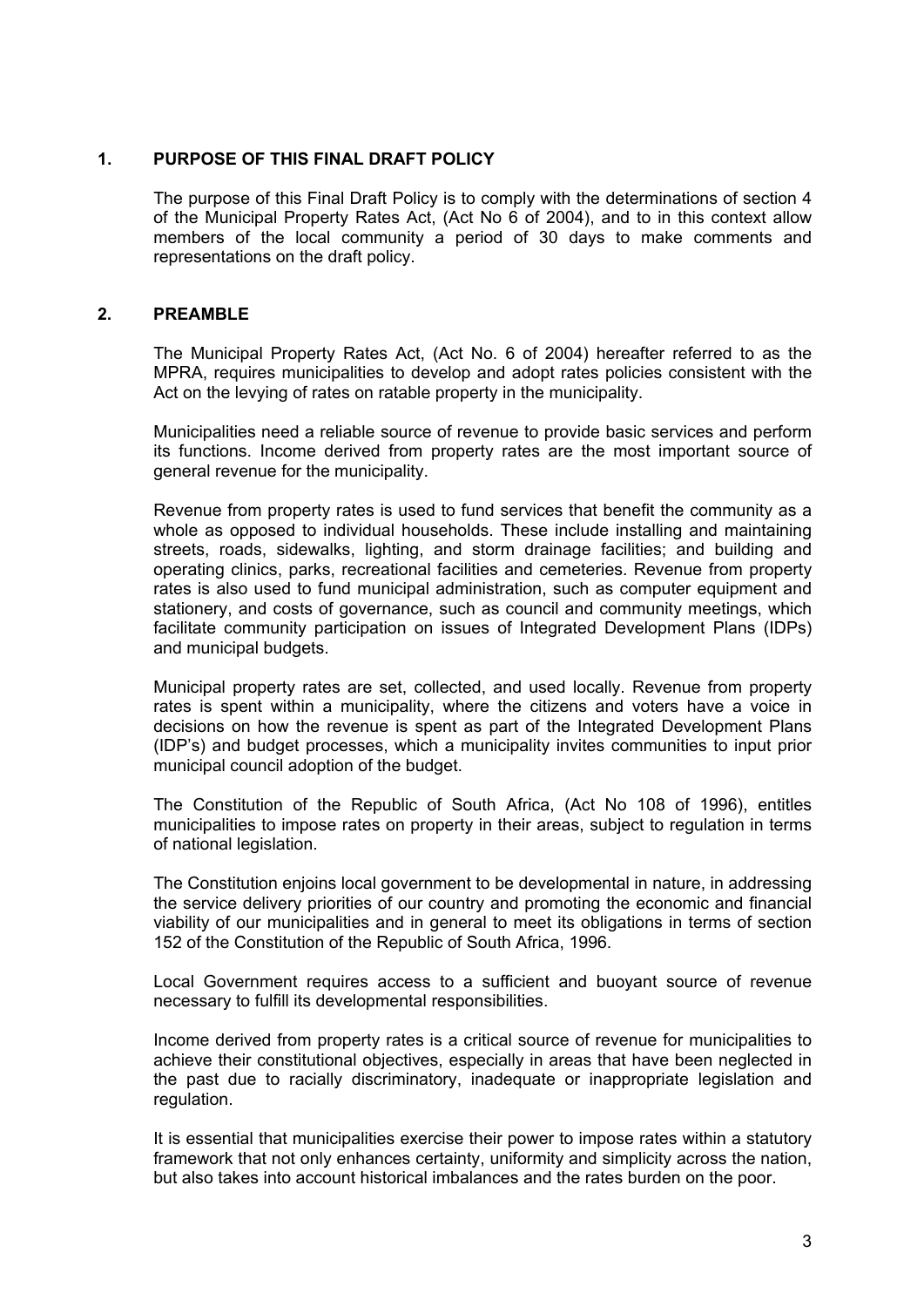The Constitution of the Republic of South Africa confers on Parliament the power to regulate the exercise by municipalities of their fiscal powers.

## **3. LEGISLATIVE FRAMEWORK**

In terms of Section 229 of the Constitution of the Republic of South Africa, (Act No. 108 of 1996), a municipality may impose rates on property.

In terms of Section 4(1)(c) of the Municipal Systems Act, (Act No. 32 of 2000), a municipality has the right to finance the affairs of the municipality by imposing, *inter alia*, rates on property.

In terms of Section 2(1) of the MPRA, (Act no 6 of 2004), a municipality may levy a rate on property in its area of jurisdiction in accordance with the provisions of the said Act.

The Council of the Municipality will impose a rate in terms of the aforementioned legislation. Consequently, this rates policy has been developed within the parameters of the applicable legislation relating to property rates.

This Final Draft Property Rates Policy ('the Policy') only applies to the rating of property valued in accordance with the Act and the applicable regulations. In preparing its first General Valuation Roll in terms of the MPRA, Sunday's River Valley Municipality applied the principle of *current use* in terms of its valuation process. The application of this principle therefore underpins the rates policy recommendations outlined in this draft policy document.

## **4. COMMUNITY PARTICIPATION**

- 4.1 During September 2008 Sunday's River Valley Municipality engaged all members of the local community in a month long series of information sharing and public education sessions pertaining to the introduction of the new valuation and rating system.
- 4.2 During October and November 2008 members of the local community were granted the opportunity to make formal submissions on the first draft rates policy and were further granted to opportunity to address senior staff representatives on specific policy issues by means of structured public hearings.
- 4.3 During January and February 2009 structured feedback sessions were held with all members of the local community and representatives of ratepayers who made formal submissions to the municipality.
- 4.4 In preparing this final draft rates policy cognizance were taken of all verbal and written submissions received by the municipality as a result of the community participation processes outlined above.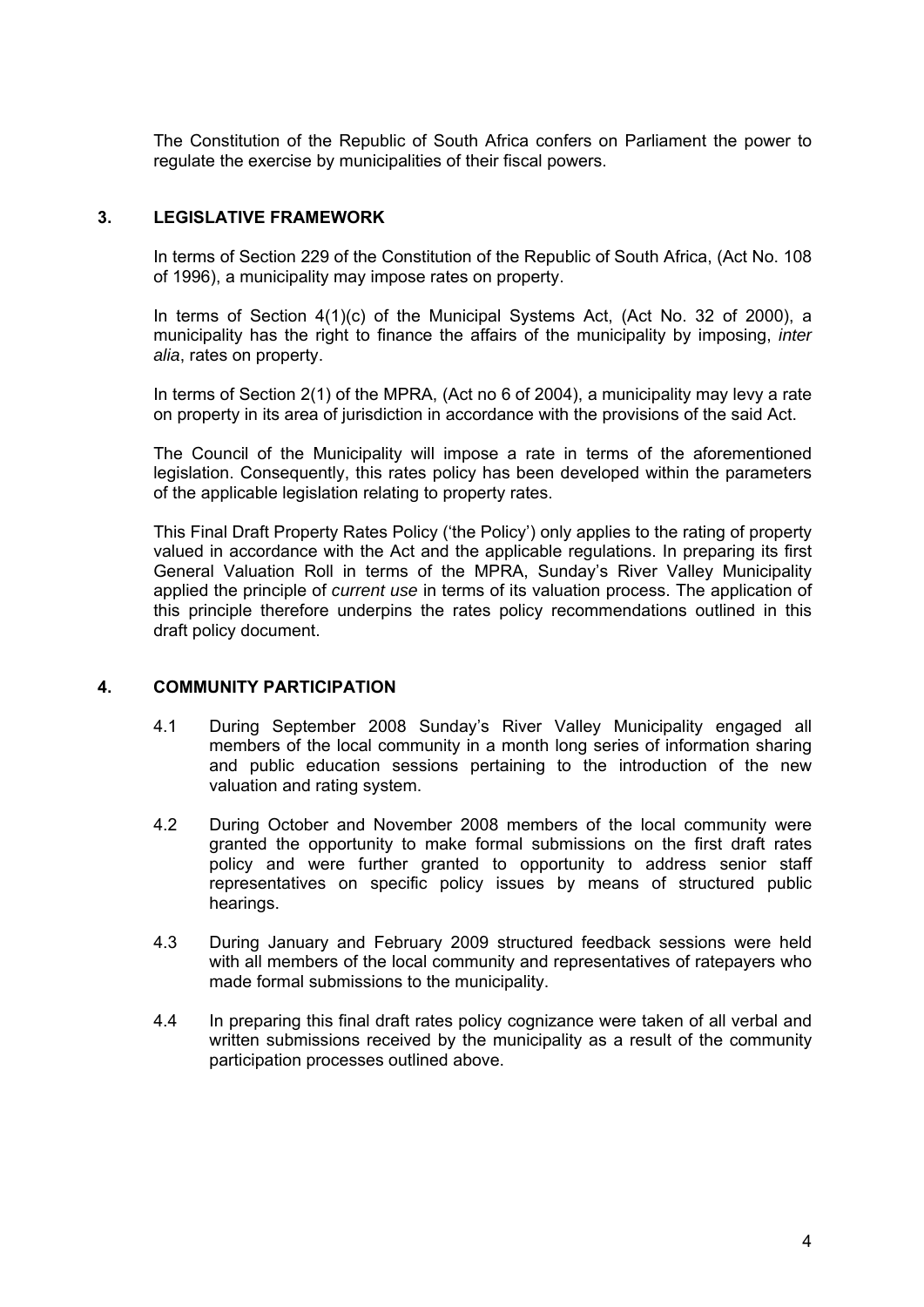## **5. DEFINITIONS**

**"Act"** means the Local Government: Property Rates Act, (Act No 6 of 2004) and includes the regulations (if any) made in terms of Section 83 of the Act;

"**agent**", in relation to the owner of a property, means a person appointed by the owner of the property-

- (a) to receive rental or other payments in respect of the property on behalf of the owner; or
- (b) to make payments in respect of the property on behalf of the owner.

"**agricultural purpose**" in relation to the use of a property, excludes the use (of a property for the purpose of eco-tourism or for the trading in or hunting of game);

"**annually**" means once every financial year;

"**appeal board**" means a valuation appeal board established in terms of section 56;

"**assistant municipal valuer**" means a person designated as an assistant municipal valuer in terms of section 35(1) or (2);

**"bona fide farmers**" - (i.e. a property owner who can prove that his / her tax status is that of a farmer and who can produce an Annual Workmen 's Compensation Return in respect of his/ her farming activities).

#### **"category"**

- (a) in relation to property, means a category of properties determined in terms of Section 8; and
- (b) in relation to owners of properties, means a category of owners determined in terms of section 15(2).

"**Chief Financial Officer"** means the Chief Financial Officer as defined in the Municipal Finance Management Act;

**"Child-headed household"** means a household where the main caregiver of the said household is younger than 18 years of age. Child-headed household means a household headed by a child as defined in section 28(3) of the Constitution.

**"Council"** means the Council of the Sunday's River Valley Municipality;

**"data-collector"** means a person designated as a data-collector in Section 36;

**"date of valuation**" means the date determined by a municipality in terms of section 31(1);

**"district management area"** means a part of a district municipality which in terms of section 6 of the Municipal Structures Act has no local municipality and is governed by that municipality alone;

**"district municipality"** means a municipality that has municipal executive and legislative authority in an are that at includes more than one municipality, and which is described in section 155(1) of the Constitution as a category C municipality;

**"dominant use"** in relation to a property means where a particular use is the largest proportion as compared to other uses on that property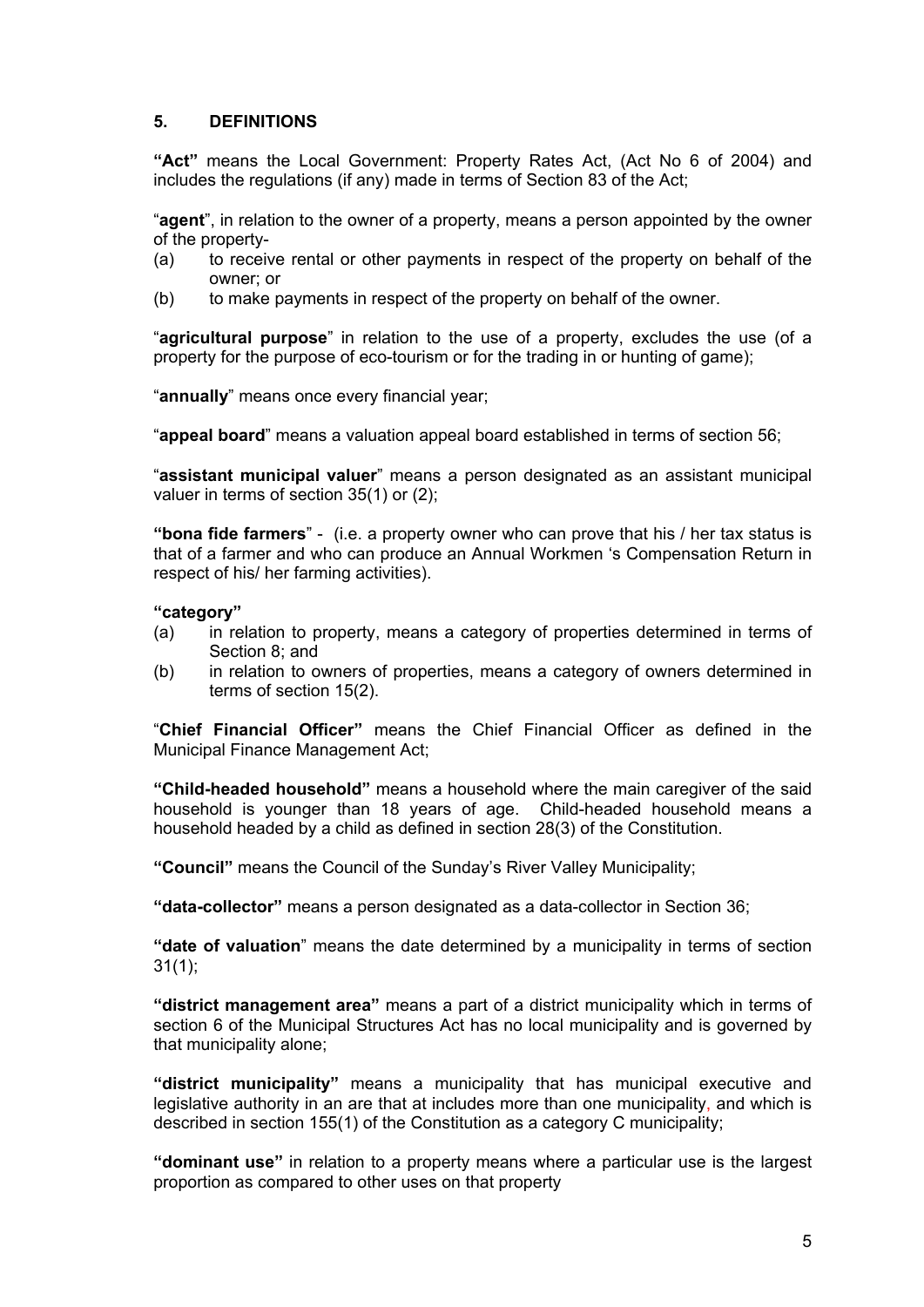**"due date"** means the date specified as such on a municipal account dispatched from the offices of the responsible officer for any rates payable and which is the last day allowed for the payment of such rates;

**"early childhood development centre"** meansEarly Childhood Development Centers (ECD s) functioning under the auspices of the National and or Provincial Department of **Education** 

#### **"effective date"-**

- (a) in relation to a valuation roll, means the date on which the valuation roll takes effect in terms of section 32(1);
- (b) in relation to a supplementary valuation roll, means the date on which a supplementary valuation roll takes effect.

**"exclusion",** in relation to a municipality's rating power, means a restriction of that power as provided for in section 17;

**"exemption"**, in relation to the payment of a rate, means an exemption granted by a municipality in terms of section 15;

**"Income Tax Act"** means the Income Tax Act, 1962 (Act No. 58 of 1962);

**"indigent"** - means Properties owned by Households as defined in the Municipality's Indigent Policy

**"Industrial Development Zone"**means an Industrial Development Zone (IDZ) that is a purpose-built industrial estate, linked to an international port or airport, which have been specifically designated for new investment by export oriented industries and related services by the Department of Trade and Industry.

**"land reform beneficiary",** in relation to a property, means a person who –

- (a) acquired the property through
	- (i) the Provision of Land and Assistance Act No. 126 of 1993; or
	- (ii) the Restitution of Land Rights Act No. 22 of 1994;
- (b) holds the property subject to the Communal Property Associations Act No 28 of 1996;
- (c) holds or acquires the property in terms of such other land tenure reform legislation as may pursuant to section 25(6) and (7) of the Constitution be enacted after this Act has taken effect.

**"land tenure right"** means an old order right or a new order right as defined in section 1 of the Communal Land Rights Act, 2004 (Act No. 11 of 2004);

**"local community",** in relation to a municipality-

- (a) body that mean of persons comprising
	- (i) the residents of the municipality;
	- (ii) the ratepayers of the municipality;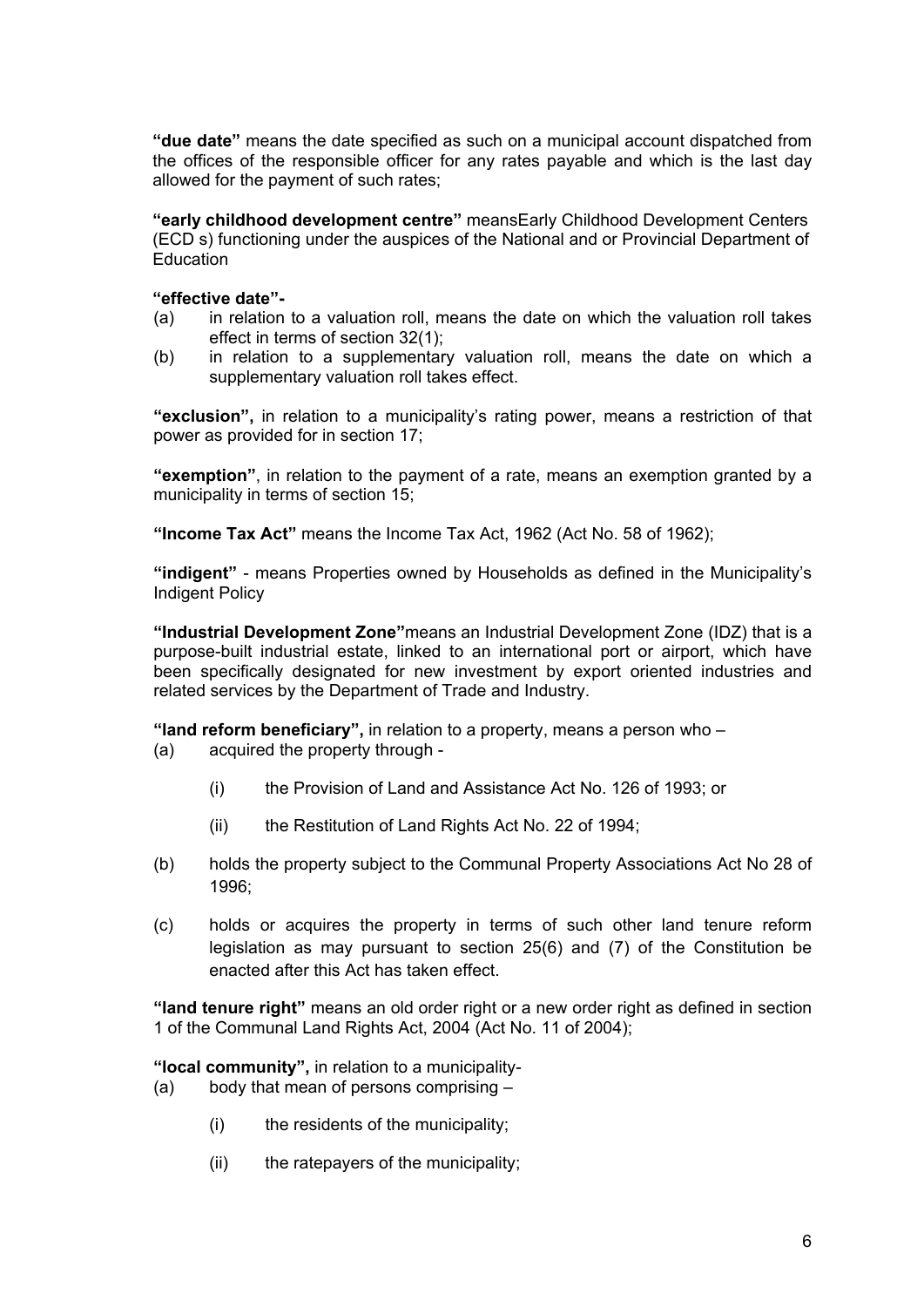- (iii) any civic organisations and non-governmental, private sector or labourorganisations or bodies which are involved in local affairs within the municipality; and
- (iv) visitors and other people residing outside the municipality who, because of their presence in the municipality, make use of services or facilities provided by the municipality; and
- (b) includes, more specifically, the poor and other disadvantaged sections of such body of persons

 **"local municipality**" means a municipality that shares municipal executive and legislative authority in its area with a district municipality within whose area it falls, and which is described in section 155(1) of the Constitution as a category B municipality;

**"market value",** in relation to a property, means the value of the property determined in accordance with Section 46 of the Act and Amendment of section 46 of Act 6 of 2004 (No 19 of 2008: Local Government Laws Amendment Act, 2008);

**"MEC for local government"** means the Member of the Executive Council of a province who is responsible for local government in that province;

**"metropolitan municipality"** means a municipality that has exclusive executive and legislative authority in its area, and which is described in section 155 (1) of the Constitution as a category A municipality;

**"Minister"** means the Cabinet Member responsible for local government;

**"multiple purposes",** in relation to a property, means the use of a property for more than one purpose;

**"municipal council**" or **"council"** means a municipal council referred to in section 18 of the Municipal Structures Act;

**"municipalfinancial year"** means the financial year of a municipality commencing on 01 July each year and ending on 30 June of the following year;

**"Municipal Finance Management Act"** means the Municipal Finance Management Act, (Act No. 56 of 2003);

**"Municipal Systems Act"** means the Local Government: Municipal Systems Act, (Act No 32 of 2000);

## **"Municipality"-**

- (a) as a corporate entity, means a municipality described in section 2 of the Municipal Systems Act; and
- (b) as a geographical area, means a municipal area demarcated in terms of the Municipal Demarcation Act No. 27 1998.

**"Municipal Manager"** means a person appointed in terms of section 82 of the Municipal Structures Act;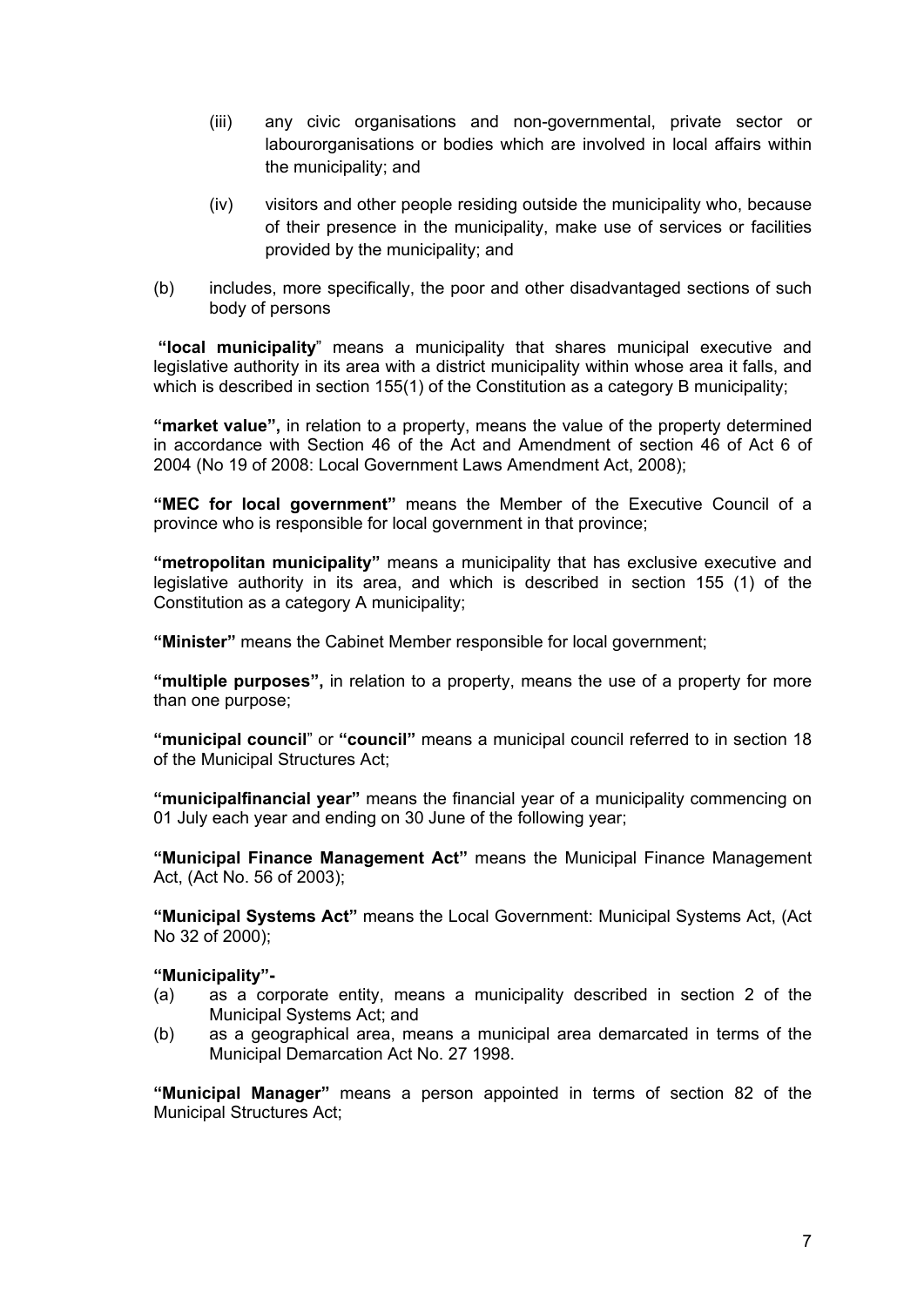**"Municipal owned property"** refers to property that is registered in the name of the Municipality and property vested by usage in the name of the Municipality whether it is used by the Municipality itself or made available to other entities without cost or in terms of a rental agreement;

**"Municipal Structures Act"** means the Municipal Structures Act, (Act No 117 of 1998);

**"Municipal Valuer" or "Valuer of a Municipality"** means a person designated as a municipal valuer in terms of section 33(1) of the MPRA;

**"Newly Ratable Property"** means any ratable property on which property rates were not levied before the end of the financial year preceding the date on which this Act took effect, excluding-

- (a) a property which was incorrectly omitted from a valuation roll and for that reason was not rated before that date; and
- (b) a property identified by the Minister by notice in the Gazette where the phasingin of a rate is not justified;

**"occupier"**, in relation to a property, means a person in actual occupation of a property, whether or not that person has a right to occupy the property;

**"organ of state"** means an organ of state as defined in section 239 of the Constitution;

#### **"owner"-**

- (a) in relation to a property referred to in paragraph (a) of the definition of "property", means a person in whose name ownership of the property is registered;
- (b) in relation to a right referred to in paragraph (b) of the definition of "property", means a person in whose name the right is registered;
- (c) in relation to a land tenure right referred to in paragraph (c) of the definition of "property", means a person in whose name the right is registered or to whom it was granted in terms of legislation; or
- (d) in relation to public service infrastructure referred to in paragraph (d) of the definition of "property", means the organ of state which owns or controls that public service infrastructure as envisaged in the definition of "publicly controlled", provided that a person mentioned below may for the purposes of this Act be regarded by a municipality as the owner of a property in the following cases:
	- (i) a trustee, in the case of a property in a trust excluding state trust land;
	- (ii) an executor or administrator, in the case of a property in a deceased estate;
	- (iii) a trustee or liquidator, in the case of a property in an insolvent estate or in
	- (iv) a judicial manager, in the case of a property in the estate of a person under
	- (v) a curator, in the case of a property in the estate of a person under curatorship;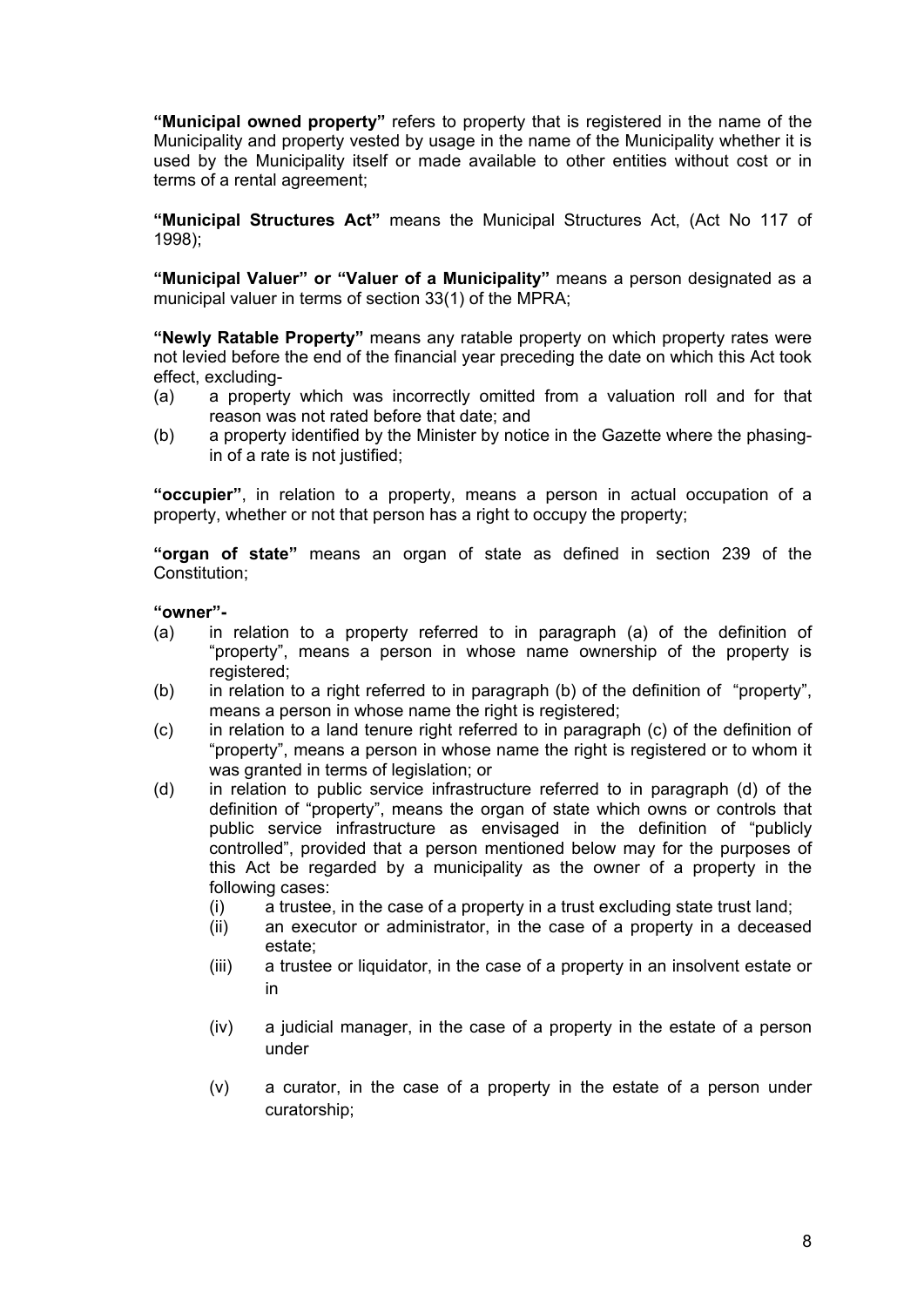- (vi) a person in whose name a usufruct or other personal servitude is registered, in the case of a property that is subject to a usufruct or other personal servitude;
- (vii) a lessee, in the case of a property that is registered in the name of a municipality and is leased by it; or
- (viii) a buyer, in the case of a property that was sold by a municipality and of which possession was given to the buyer pending registration of ownership in the name of the buyer.

**"senior citizens"** - (i.e. property owners who are sixty (60) years or older, in possession of a bar coded ID document, is the registered owner of the primary property for which relief is sought, resides permanently on the property, and whose gross monthly income does not exceed eight thousand rand (R8000).

**"permitted use",** in relation to a property, means the limited purposes for which the property may be used in terms of –

 $(a)$  any restrictions imposed by  $-$ 

- (i) a condition of title;
- (ii) a provision of a town planning or land use scheme; or
- (iii) any legislation applicable to any specific property or properties.
- (b) any alleviation of any such restrictions;

**"person"** includes an organ of state;

**"prescribe"** means prescribed by regulation in terms of section 83;

**"property"** means -

- (a) immovable property registered in the name of a person, including, in the case of a sectional title scheme, a sectional title unit registered in the name of a person;
- (b) a right registered against immovable property in the name of a person, excluding a mortgage bond registered against the property;
- (c) a land tenure right registered in the name of a person or granted to a person in terms of legislation; or
- (d) public service infrastructure;

**"property register"** means a register of properties referred to in section 23 of the MPRA;

**"protected area"** means an area that is or has to be listed in the register referred to in section 10 of the Protected Area Act:

**"Protected Areas Act"** means the National Environmental Management: Protected Areas Act, 2003;

**"publicparticipation"-** means participation by the local community in the affairs of the municipality must take place through-

**(a)** political structures for participation in terms of the Municipal Structures Act;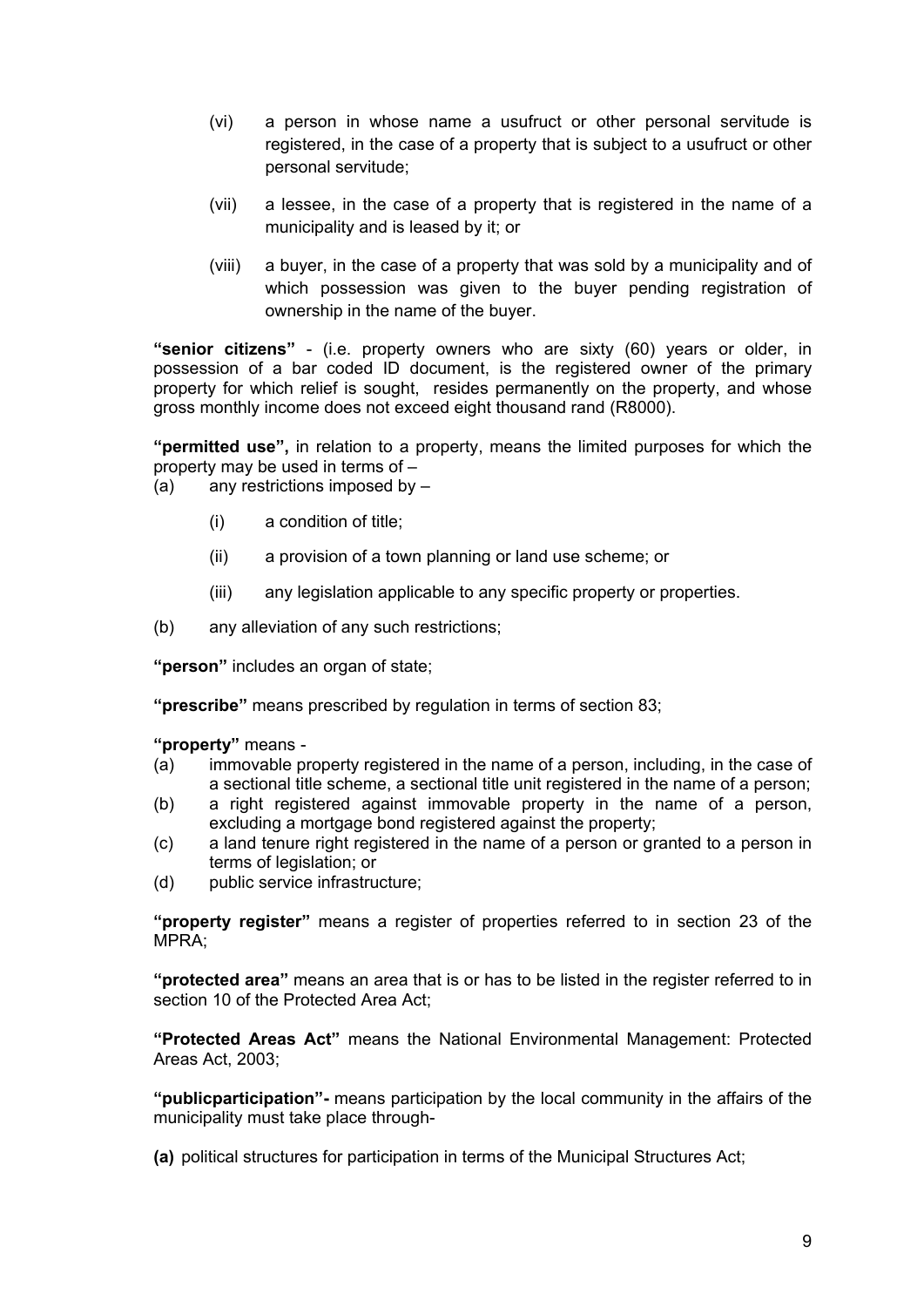- **(b)** the mechanisms, processes and procedures for participation in municipal governance established in terms of this Act;
- **(c)** other appropriate mechanisms, processes and procedures established by the municipality;
- **(d)** councilors; and
- **(e)** generally applying the provisions for participation as provided for in this Act;

**"publicly controlled"** means owned by or otherwise under the control of an organ of state, including –

- (a) a public entity listed in the Public Finance Management Act No. 1 of 1999.
- (b) a municipality; or
- (c) a municipal entity as defined in the Municipal Systems Act.

**"public service infrastructure"** means publicly controlled infrastructure of the following kinds:

- (a) national, provincial or other public roads on which goods, services or labour move across a municipal boundary;
- (b) water or sewer pipes, ducts or other conduits, dams, water supply reservoirs, water treatment plants or water pumps forming part of a water or sewer scheme serving the public;
- (c) power stations, power substations or power lines forming part of an electricity scheme serving the public;
- (d) gas or liquid fuel plants or refineries or pipelines for gas or liquid fuels, forming part of a scheme for transporting such fuels;
- (e) railway lines forming part of a national railway system;
- (f) communication towers, masts, exchanges or lines forming part of a communications system serving the public;
- (g) runways or aprons at national or provincial airports;
- (h) breakwaters, sea walls, channels, basins, quay walls, jetties, roads, railway or infrastructure used for the provision of water, lights, power, sewerage or similar services of ports, or navigational aids comprising lighthouses, radio navigational aids, buoys, beacons or any other device or system used to assist the safe and efficient navigation of vessels;
- (i) any other publicly controlled infrastructure as may be prescribed; or
- (j) a right registered against immovable property in connection with infrastructure mentioned in paragraphs (a) to (i).

**"rate"** means a municipal rate on property envisaged in section 229(1)(a) of the Constitution;

**"ratable property"** means property on which a municipality may in terms of section 2 levy a rate, excluding property fully excluded from the levying of rates in terms of section 17;

**"rebate"**, in relation to a rate payable on a property, means a discount granted in terms of section 15 on the amount of the rate payable on the property;

**"reduction",** in relation to a rate payable on a property, means the lowering in terms of section 15 of the amount for which the property was valued and the rating of the property at that lower amount;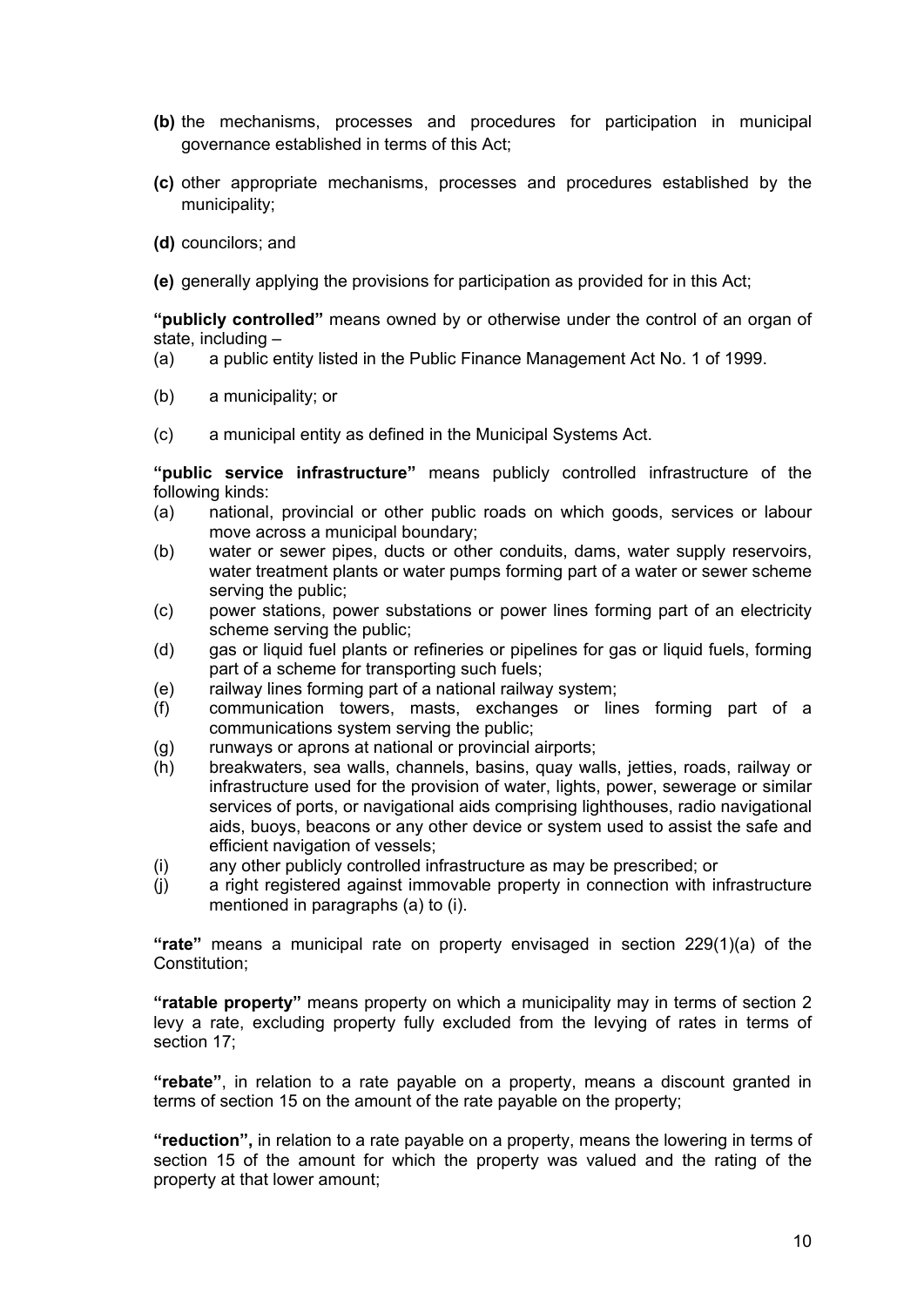## **"register"-**

- (a) means to record in a register in terms of-
	- (i) the Deeds Registries Act 47 of 1937; or
		- (ii) the Mining Titles Registration Act 16 of 1967; and
- (b) includes any other formal act in terms of any other legislation to record-
	- (i) a right to use land for or in connection with mining purposes; or
		- (ii) a land tenure right;

**"residential property"** means a property included in a valuation roll in terms of section 48 (2)(b) in the Act as residential;

**"rural communal settlements"** means the residual portion of rural communal land excluding identifiable and ratable entities within the property, including State Trust Land and land reform beneficiaries as defined in the Act.

**"Sectional Titles Act"** means the Sectional Titles Act, (Act No. 95 of 1986);

"**sectional title scheme"** means a scheme defined in section 1 of the Sectional Titles Act;

**"sectional title unit"** means a unit defined in section 1 of the Sectional Titles Act;

**"specified public benefit activity"** means an activity listed in item 1 (welfare), 5 (humanitarian), 2 (health care), and 4 (education and development) of Part 1 of the Ninth Schedule to the Income Tax Act;

**"state trust land"** means land owned by the state-

- (a) in trust for persons communally inhabiting the land in terms of a traditional
- (b) over which land tenure rights were registered or granted; or
- (c) which is earmarked for disposal in terms of the Restitution of Land Rights

**"this Act"** includes regulations made in terms of section 83.

(2) In this Act, a word or expression derived from a word or expression defined in subsection (1) has a corresponding meaning unless the context indicates that another meaning is intended.

**"vacant land"** means land where no immovable improvements have been erected.

## **6. GUIDING PRINCIPLES**

In formulating the Final Draft Rates Policy for Sunday's River Valley Municipality the following guiding principles will be taken into account:

> *Equity***,** i.e. that all categories of property and categories of owners be treated equitably in relation to each other

> Affordability, i.e. that the rates policy should take into account issues of affordability across categories of owners

> **Poverty Alleviation**, i.e. that the rates policy should facilitate poverty alleviation within the context of the mechanisms at its disposal

> *Social and Economic Development*, i.e. that the rates policy should within the context of the mechanisms at its disposal seek to enhance social and economic development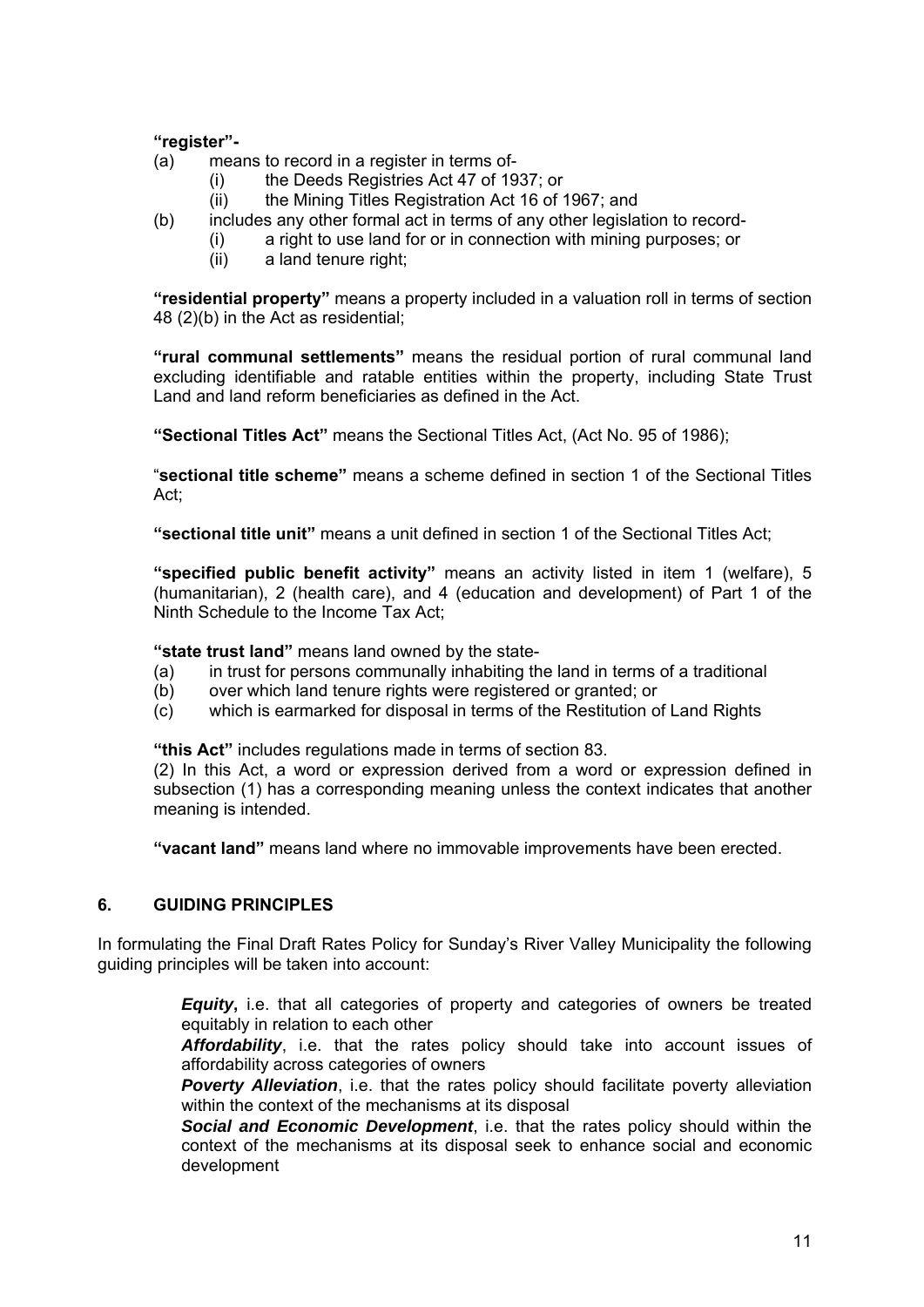*Financial Sustainability and Cost Efficiency***,** i.e. that the rates policy should be cost efficient and should enhance the financial sustainability of the municipality **Encouragement of Development of Property, i.e. that the rates policy should** utilize the mechanism at its disposal to encourage the development of property in line with the socio-economic development needs and goals of the municipality *Community Participation***,** i.e. that the rates policy should be reflective of issues and options expressed during public engagements

## **7. LEGISLATIVE EXCLUSIONS IN TERMS OF SECTION 17 OF THE MPRA (I.E. IMPERMISSIBLE RATES) TO BE FACTORED INTO RATING**

This Final Draft Policy is reflective of the legislative exclusions to rating imposed in section 17 of the MPRA. These are;

- 7.1 The first 30% of the market value of public service infrastructure as defined in the MPRA;
- 7.2 Any part of the seashore;
- 7.3 Any part of the territorial waters of the Republic of South Africa;
- 7.4 Any islands of which the state is the owner;
- 7.5 Formally protected areas;
- 7.6 Mineral rights;
- 7.7 (Land owned by) land reform beneficiaries;
- 7.8 The first R15 000 of the market value of residential property and properties used for multiple purposes of which one or more components are used for residential purposes; and The remaining R10 000 is an important part of the council's indigent policy and is aimed primarily at alleviating poverty.

7.9 Property used primarily for religious worshipping purposes, including an official residence occupied by the officiating officer.

# **8. RECOMMENDATIONS WITH REGARD TO PROPERTY CATEGORIES**

It is recommended that the following **property categories** be provided for:

- 8.1 Residential properties
- 8.2 Commercial properties
- 8.3 Agricultural properties
- 8.4 Public Service Infrastructure
- 8.5 Rural communal land which includes State Trust Land (as defined in the Communal Land Rights Act, the Provision of Land Assistance Act and the Communal Property Association Act)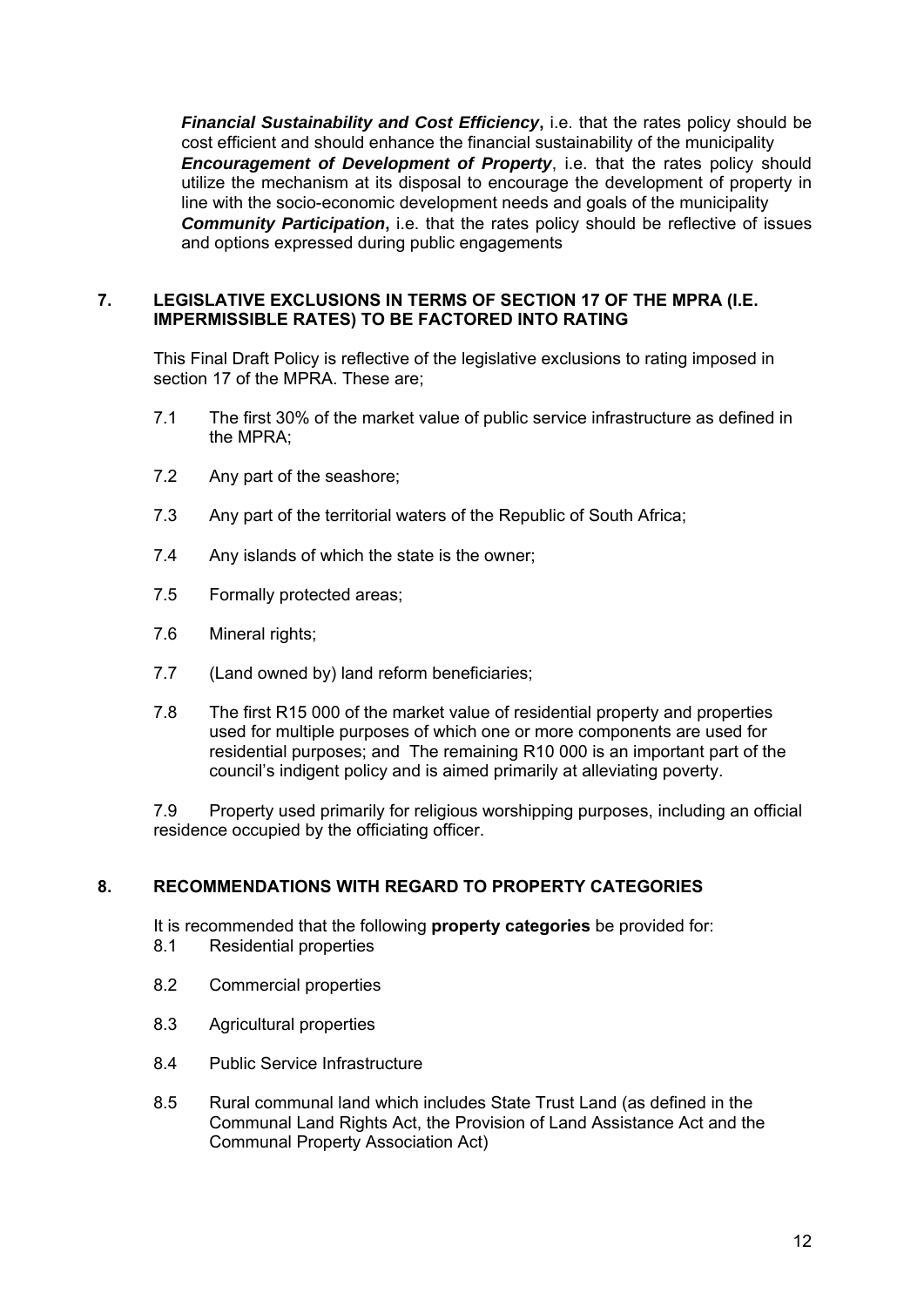- 8.6 Formally Protected Areas (as defined in the National Environmental Management: Protected Areas Act, (Act No 57 of 2003) and the National Environmental Management: Biodiversity Act, (Act No 10 of 2004)
- 8.7 Education Institutions as defined in the Schools Act, ( Act No 84 of 1996) including Schools and Independent Schools, Further Education and Training (FET) Colleges, as defined in the FET College Act, (Act No 16 of 2006), and Early Childhood Development Centers (ECD s) functioning under the auspices of the National and or Provincial Department of Education
- 8.8 Vacant properties (excluding Agricultural vacant land)
- 8.9 Mining properties, including quarries
- 8.10 Museums, Libraries, National Monuments, National Botanical Gardens and Heritage Sites

# **9. RATING OF MULTIPLE USE PROPERTIES**

In determining the rating of multiple use properties Sunday's River Valley Municipality classify these properties in terms of Section 9(1)(b) of the Act, and will rate such properties based on their dominant use.

## **10. DIFFERENTIAL RATING**

In terms of the provisions of section 8 of the MPRA Sunday's River Valley Municipality intends to implement differential tariff structures based on the following categories of property.

|      | <b>Property Category</b>                                                                                                                                                                                                                                                                                                                                                         |
|------|----------------------------------------------------------------------------------------------------------------------------------------------------------------------------------------------------------------------------------------------------------------------------------------------------------------------------------------------------------------------------------|
| 10.1 | <b>Residential properties</b>                                                                                                                                                                                                                                                                                                                                                    |
| 10.2 | Commercial properties                                                                                                                                                                                                                                                                                                                                                            |
| 10.3 | Agricultural properties                                                                                                                                                                                                                                                                                                                                                          |
| 10.4 | <b>Public Service Infrastructure</b>                                                                                                                                                                                                                                                                                                                                             |
| 10.5 | Education Institutions (as defined in the Schools Act, (Act No 84<br>of 1996) i.e., Schools and Independent Schools, Further Education<br>and Training (FET) Colleges, as defined in the FET College Act, (Act<br>No 16 of 2006)and Early Childhood Development Centers (ECDs)<br>functioning under the auspices of the National and / or Provincial<br>Department of Education) |
| 10.6 | Vacant properties (excluding Agricultural vacant land)                                                                                                                                                                                                                                                                                                                           |

# **11. RECOMMENDED CATEGORIES OF PROPERTY OWNERS**

In terms of the provisions of section 8 of the MPRA it is recommended that provision be made for the following categories of property owners: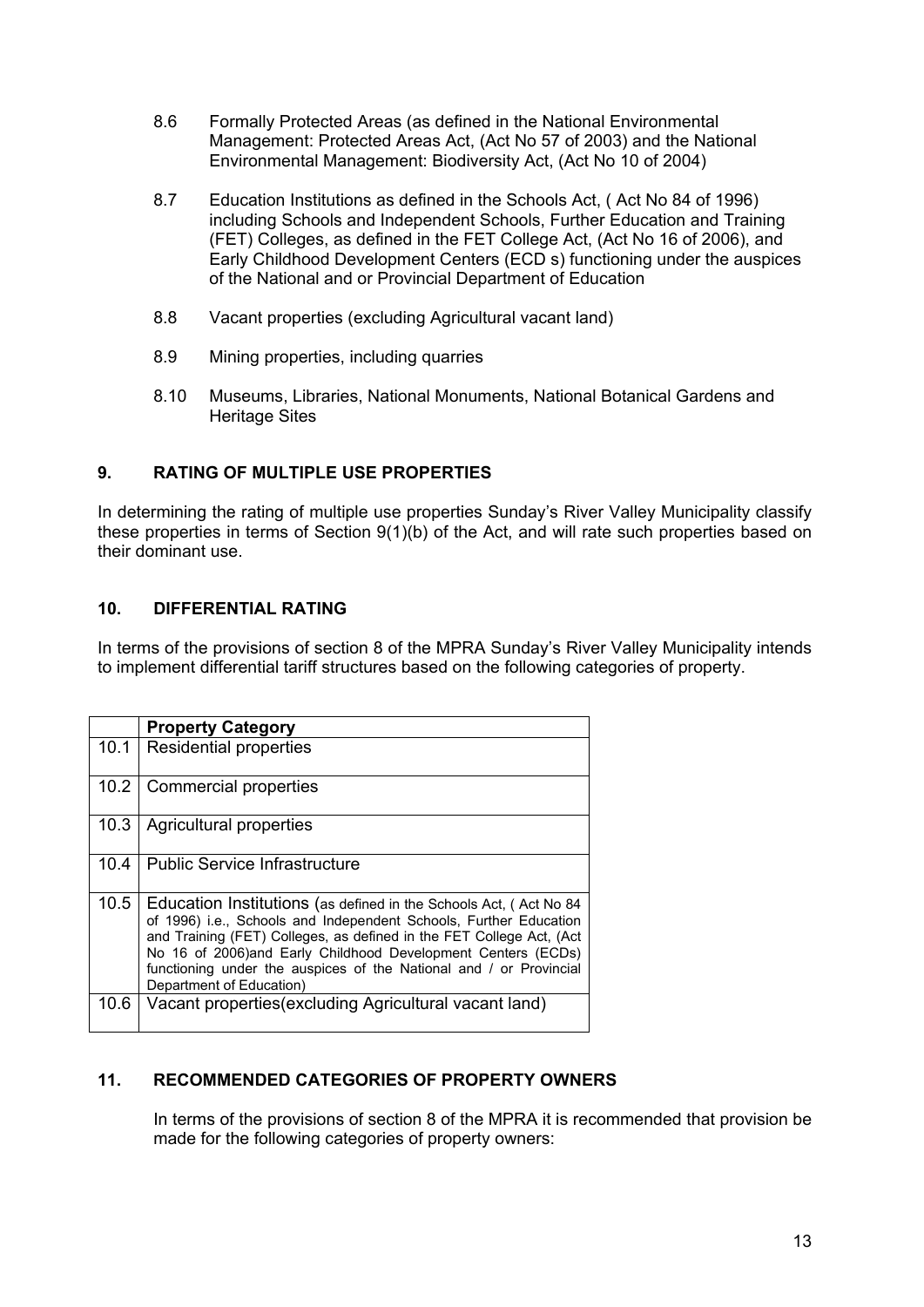- 11.1 Duly registered public benefit organizations (i.e. registered as PBO in terms of section 30 of the Income Tax Act, and who provide the type of services outlined in items 1, 2 & 3 of Part 1 of the ninth schedule to the Act, i.e. Welfare and Humanitarian Services, Health Care Services and Educational and Development Services ).
- 11.2 Land Reform Beneficiaries (as defined in the Municipal Property Rates Act).
- 11.3 Indigent Households as defined in the Municipality's Indigent Policy.
- 11.4 Beneficiaries of Old Age Grants.
- 11.5 Beneficiaries of Disability Grants.
- 11.6 Property Owners who are not beneficiaries of Old Age or Disability Grants, but who can prove that their income is equivalent to that of such beneficiaries.
- 11.7 Senior Citizens, (i.e. property owners who are sixty (60) years or older, in possession of a bar coded ID document, is the registered owner of the primary property for which relief is sought, resides permanently on the property, and whose gross monthly income does not exceed five thousand rand (R5000).
- 11.8 Child Headed Households (i.e. a household in which (1) the parents of the household has died or is terminally ill, (2) a minor has assumed the role of care giver in respect of another minor in the household, (3) such minors reside permanently on the property, and (4) the situation pertaining to the household has been verified by a social worker.
- 11.9 *Bona fide* farmers (i.e. a property owner who can prove that his / her tax status is that of a farmer and who can produce an Annual Workmen 's Compensation Return in respect of his/ her farming activities).
- 11.10 Sporting bodies
- 11.11 Owners of properties situated within an area affected by a disaster within the meaning of the Disaster Management Act, No 57 of 2002.
- 11.12 Municipal Owned properties used by the municipality in the execution of its Constitutional Obligations.

#### **12. COMPULSORY PHASING IN OF RATES IN RESPECT OF NEWLY RATABLE PROPERTIES**

- 12.1 Newly ratable property refers to any ratable property on which property rates were not levied before the end of the financial year preceding the date on which this Act (the MPRA) took effect, excluding a property which was incorrectly omitted from a valuation roll and a property identified by the Minister by notice.
- 12.2 The phasing- in discount in respect of newly ratable property is 75% of the applicable rate in the first year, 50 % of the applicable rate in the second year and 25 % of the applicable ate in the third year.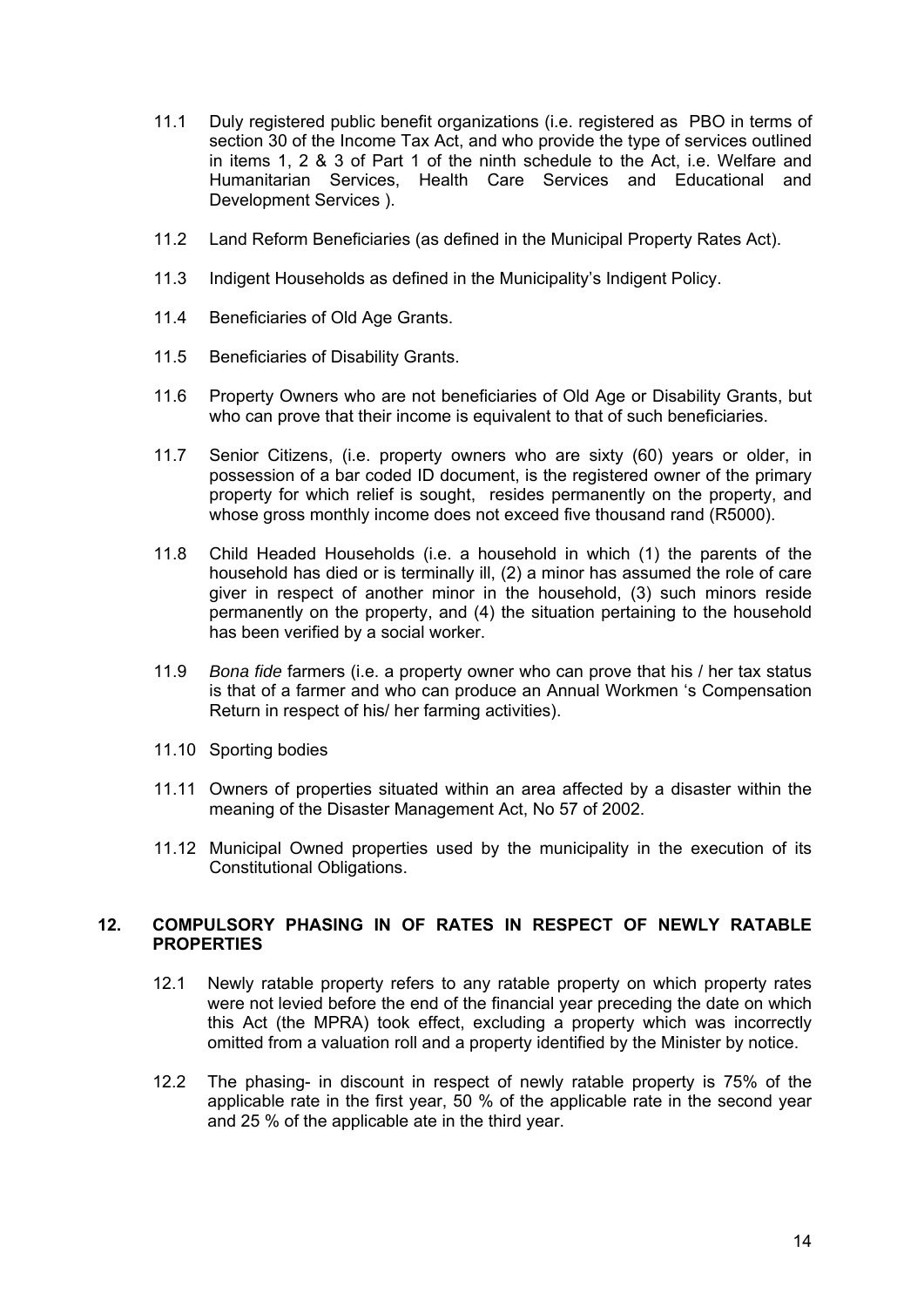#### **13. RECOMMENDED RELIEF FROM RATES FOR 2015/16, TO BE DEALTH WITH ON AN APPLICATION BASIS**

In Line with the determinations of section 15 of the MPRA it is recommended that the following categories of owners be considered for rates relief to be granted on an annual application basis:

- 13.1 Properties owned by duly registered public benefit organizations and used in support of the registered functions of such PBO (i.e. registered as PBO in terms of section 30 of the Income Tax Act, and who provide the type of services outlined in items 1, 2& 3 of Part 1 of the ninth schedule to the Act, i.e. Welfare and Humanitarian Services, Health Care Services and Educational and Development Services).
- 13.2 Properties owned by Land Reform Beneficiaries
- 13.3 Properties owned by Beneficiaries of Old Age Grants
- 13.4 Properties owned by Beneficiaries of Disability Grants
- 13.5 Properties owned by Households as defined in the Municipality's Indigent **Policy**
- 13.6 Property Owners who are not beneficiaries of Old Age or Disability Grants, but who can prove that their income is equivalent to that of such beneficiaries
- 13.7 Properties owned by Senior Citizens, (i.e. property owners who are sixty (60) years or older, in possession of a bar coded ID document, is the registered owner of the primary property for which relief is sought, resides permanently on the property, and whose gross monthly income does not exceed eight thousand rand (R8000)
- 13.8 Properties owned by Child Headed Households (i.e. a household in which (1) the parents of the household has died or is terminally ill, (2) a minor has assumed the role of care giver in respect of another minor in the household, (3) such minors reside permanently on the property, and (4) the situation pertaining to the household has been verified by a social worker
- 13.9 Municipal owned properties used by the municipality in the execution of its Constitutional Obligations, excluding properties used for trading services
- 13.10 Agricultural properties owned by *bona fide* farmers
- 13.11 Properties owned or leased by Sporting bodies
- 13.12 Properties of owners situated within an area affected by a disaster within the meaning of the Disaster Management Act, No 57 of 2002

#### **14. PROCEDURES FOR GRANTING EXEMPTIONS, REBATES & REDUCTIONS**

14.1 Applications for exemptions and rebates will only be considered after an application on the prescribed form has been lodged with the Chief Financial Officer on an annual basis. Applications must reach the Municipality before 31 May preceding the start of the financial year for which relief is sought, failing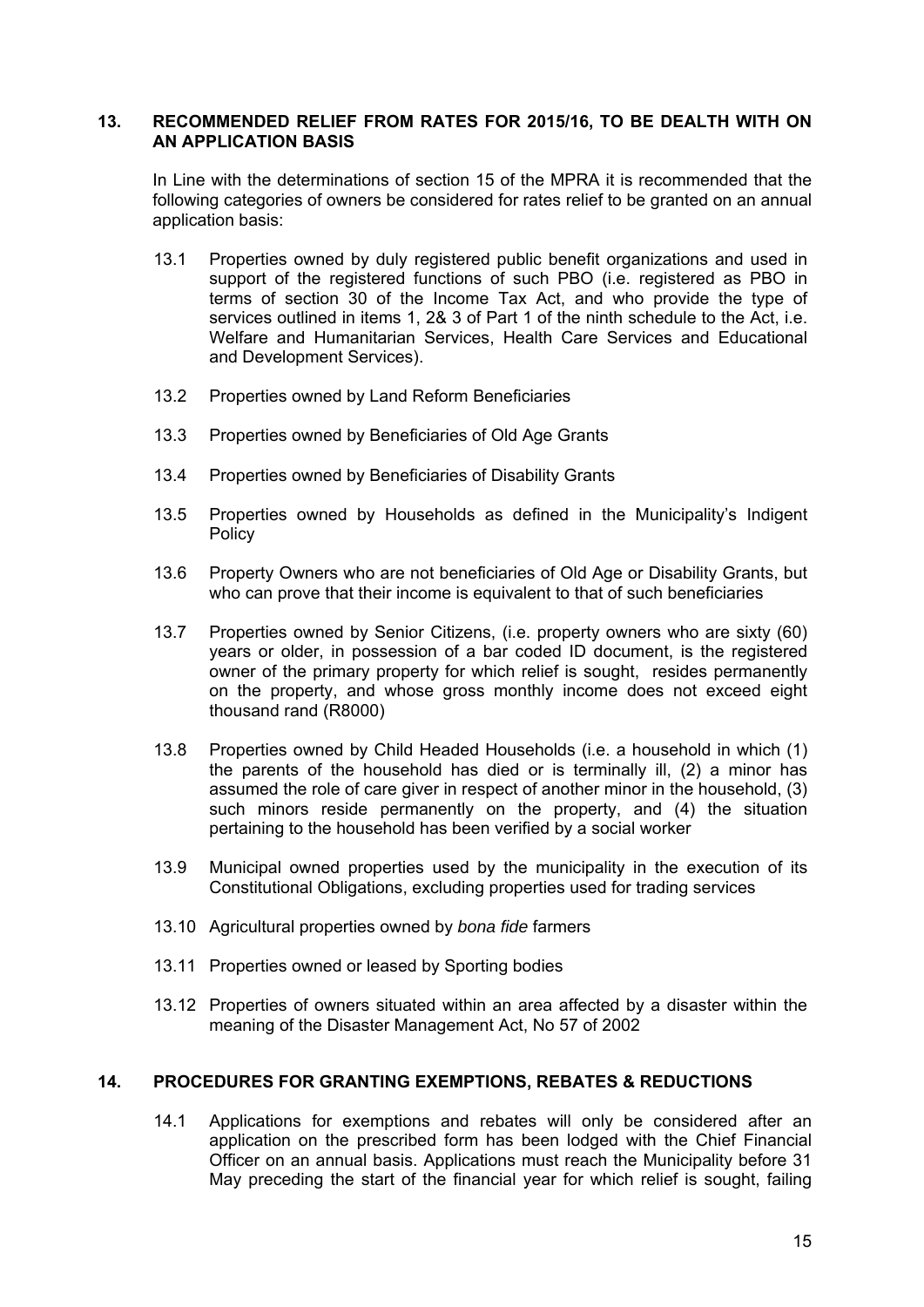which the exemption or rebate will lapse and will only be re-instated once the application has been approved.

- 14.2 All applications must be made under oath.
- 14.3 Properties for which application for a rebate is made must be used exclusively for the purpose that forms the basis for the application for the rebate. Where this is not the case, the property will form part of the category multiple use properties and those portions not used for the purpose for which application for rebate has been granted will be re-valued and property rates levied in accordance with the category/categories of property applicable.
- 14.4 An application for an exemption or rebate must authorize the Municipality to inspect the property at any reasonable time during the financial year to confirm compliance with the conditions of the exemption or rebate. Where access is denied, the exemption or rebate may be withheld, or withdrawn, if already effective.
- 14.5 Applications for a reduction in rates based on a reduction in value of a property must be made on the prescribed form within 30 days of the occurrence of the event giving rise to the reduction of the value of the property relied upon.
- 14.6 The onus rests on the applicant to ensure that the application form and all supporting documents are lodged timeously, and that the property concerned qualifies for the exemption, rebate, or reduction.
- 14.7 The effective date of an exemption or rebate shall be the date when the Municipality approves the application for exemption or rebate, irrespective of whether or not the property qualified for exemption or rebate in terms of its use prior to that date.
- 14.8 The Municipality reserves the right to refuse an exemption, reduction or rebate if the details supplied in the application are incomplete, incorrect, or false. In accordance with Section 15(3) of the Act, the Municipal Manager of the Municipality shall annually table in the Council of the Municipality:
	- (a) list of all exemptions, rebates and reductions granted by the Municipality during the previous financial year; and
	- (b) statement reflecting the income of the Municipality foregone during the previous financial year by way of such exemptions, rebates and reductions and the exclusions referred to in Section 17 (1) (a), (e), (g), (h) and (i) of the Act.
- 14.9 The exemptions, rebates and reductions shall be clearly indicated on the property rates account submitted to each property owner.

#### 14.10 **The following specific procedures need to be adhered to when applying for rates relief:**

14.10.1 **Properties owned by duly registered public benefit organizations** and used in support of the registered functions of such PBO (i.e. registered as PBO in terms of section 30 of the Income Tax Act, and who provide the type of services outlined in items 1, 2& 3 of Part 1 of the ninth schedule to the Act, i.e. Welfare and Humanitarian Services, Health Care Services and Educational and Development Services): Applications for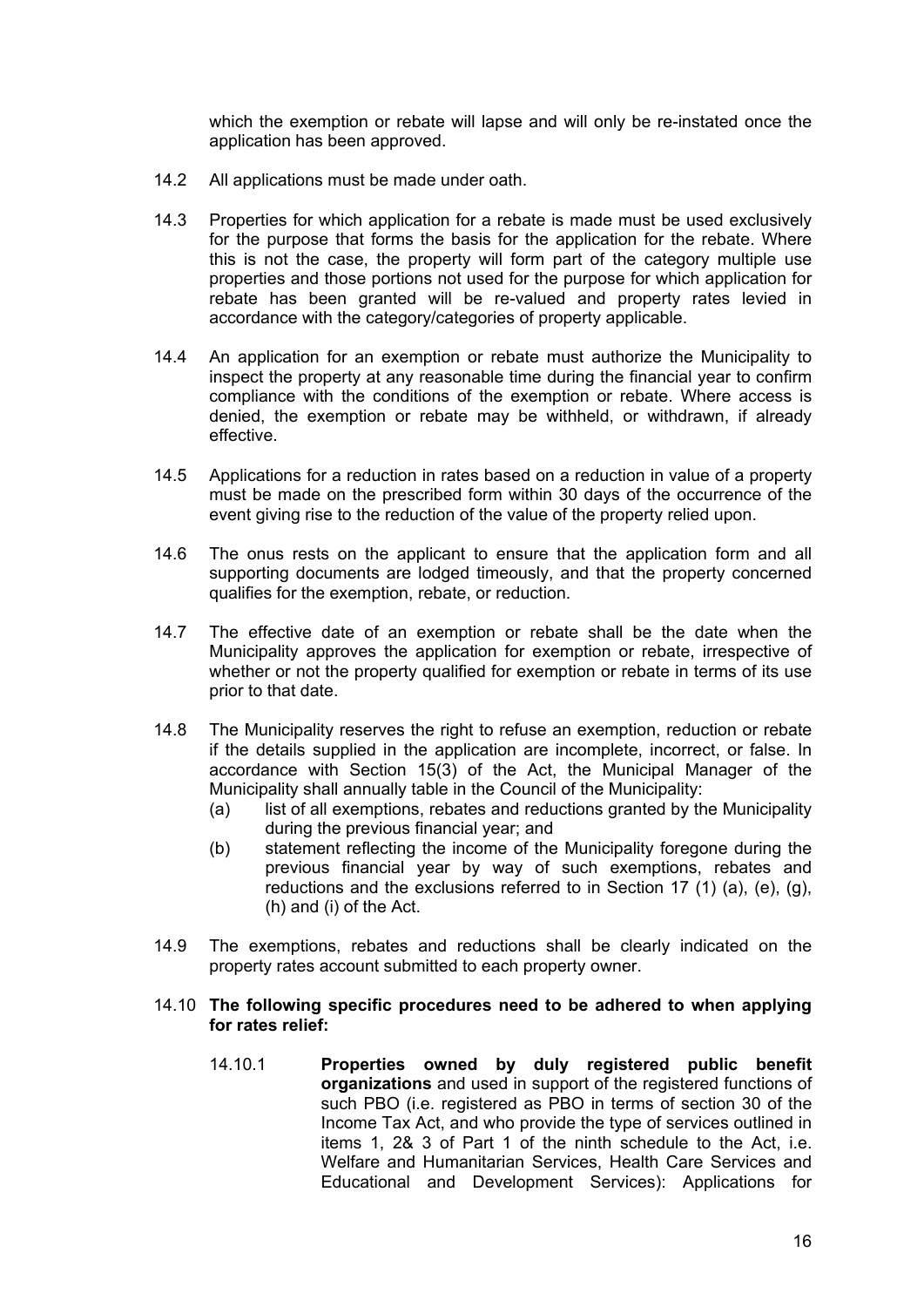exemptions by public benefit organisations must be accompanied by a letter from the South African Revenue Service confirming that the organisation qualifies for exemption in terms of the Income Tax Act.

- 14.10.2 **Properties owned by Land Reform Beneficiaries**: Applications must be accompanied by documentary proof of the status of the owner.
- 14.10.3 **Properties owned by Beneficiaries of Old Age Grants**: Applications must be accompanied by documentary proof of the status of the owner.
- 14.10.4 **Properties owned by Beneficiaries of Disability Grants:**  Applications must be accompanied by documentary proof of the status of the owner.
- 14.10.5 **Properties owned by Households as defined in the Municipality's Indigent Policy:** Applications must be accompanied by documentary proof of the status of the owner.
- 14.10.6 **Property Owners who are not beneficiaries of Old Age or Disability Grants, but who can prove that their income is equivalent to that of such beneficiaries:**Applications must be accompanied by documentary proof of the status of the owner.
- 14.10.7 **Properties owned by Senior Citizens**, (i.e. property owners who are sixty (60) years or older, in possession of a bar coded ID document, is the registered owner of the primary property for which relief is sought, resides permanently on the property, and whose gross monthly income does not exceed five thousand rand (R5000): Applications must be accompanied by documentary proof of the status of the owner's monthly income.
- 14.10.8 **Properties owned by Child Headed Households** (i.e. a household in which (1) the parents of the household has died or is terminally ill, (2) a minor has assumed the role of care giver in respect of another minor in the household, (3) such minors reside permanently on the property: The situation pertaining to the household must be verified in writing by a registered social worker
- 14.10.9 **Municipal owned properties** used by the municipality in the execution of its Constitutional Obligations, excluding properties used for trading services: Properties must ne listed and verified by the Chief Financial Officer of the Municipality
- 14.10.10 **Agricultural properties owned by** *bona fide* **farmers:**  Applications must be accompanied by proof of the tax status of the applicant and or the employer status of the applicant, i.e. by submitting a copy of the applicant's annul workmen' s compensation return, and must indicate:
	- the availability and condition of municipal roads in respect of the property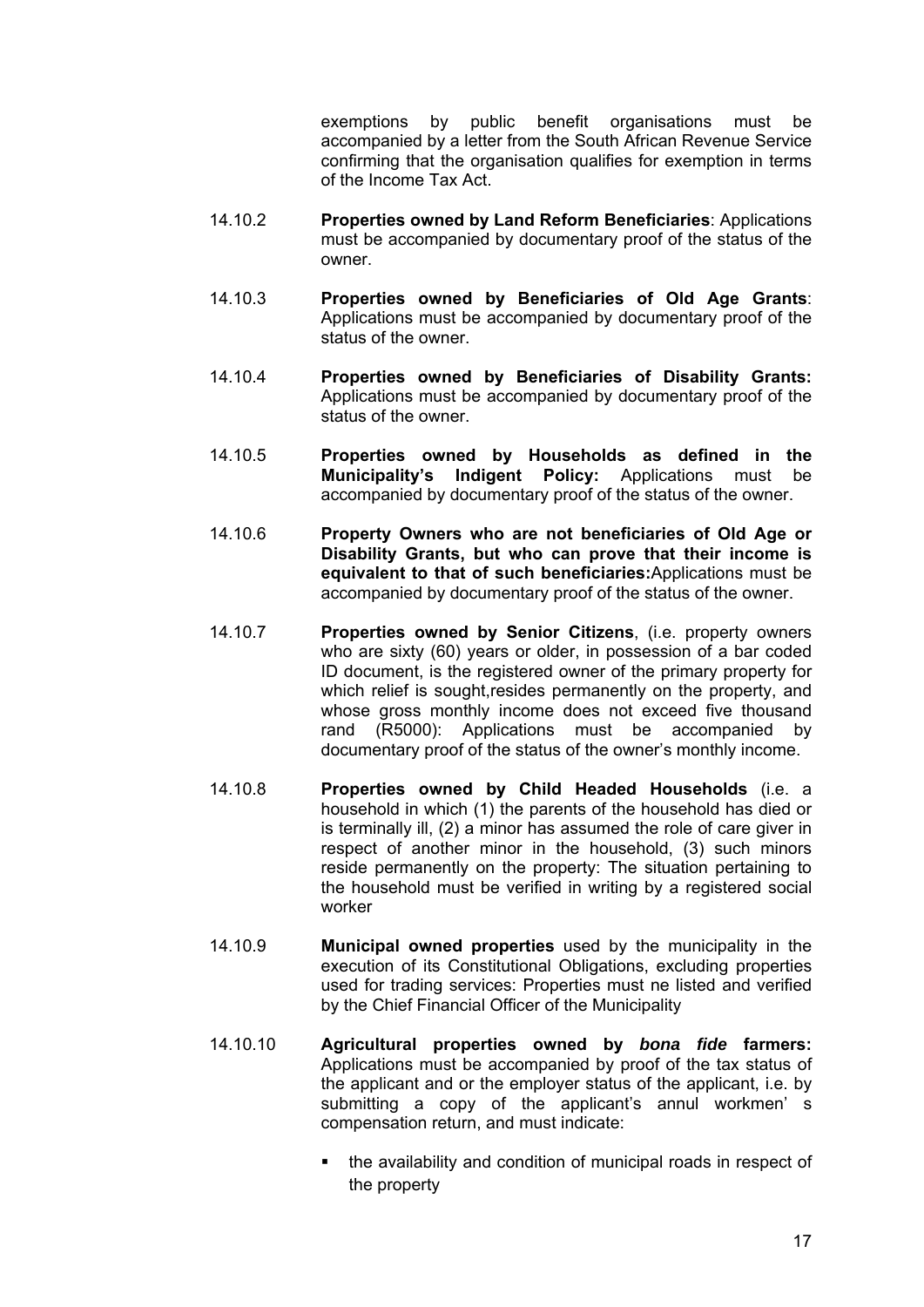- the availability of municipal sewerage
- the availability of municipal electricity
- the availability of municipal supplied water
- the availability of municipal refuse removal
- the contribution to local employment and job creation (i.e. the number of permanent staff employed)
- the extent to which permanent residential properties are provided for permanent staff
- the extent to which such properties are provided with potable water
- the extent to which such properties are provided with electricity
- the extent to which land and buildings are made available to farm workers for cemeteries, education and recreational purposes
- 14.10.11 **Properties owned or leased by Sporting bodies:**Applications must besupported by annual financial statements indicating inability to pay for rates, as well as proof that the body' s membership is not race or gender biased, and that the body is actively involved in promoting its sports code amongst disadvantaged communities.
- 14.10.12 **Propertiesof owners situated within an area affected by a disaster within the meaning of the Disaster Management Act, No 57 of 2002:** Applications must be supported by documentary proof of the extent of damage suffered.

# **15. LIABILITY FOR AND RECOVERY OF RATES**

- 15.1 The registered owner of a property is liable for the payment of rates.
- 15.2 In the case of joint owners the owners are jointly and severely liable for the payment of rates
- 15.3 In the case of sectional title schemes the owner of the sectional title unit is liable for the payment of rates
- 15.4 A Municipality may recover rates on a monthly or annual basis
- 15.5 Accounts for rates will specify the amount due for rates, the date on which the amount is payable, how the amount was calculated, the market value of the property, the amount of discount for phasing –in if applicable, and the amount due for additional rates if applicable.